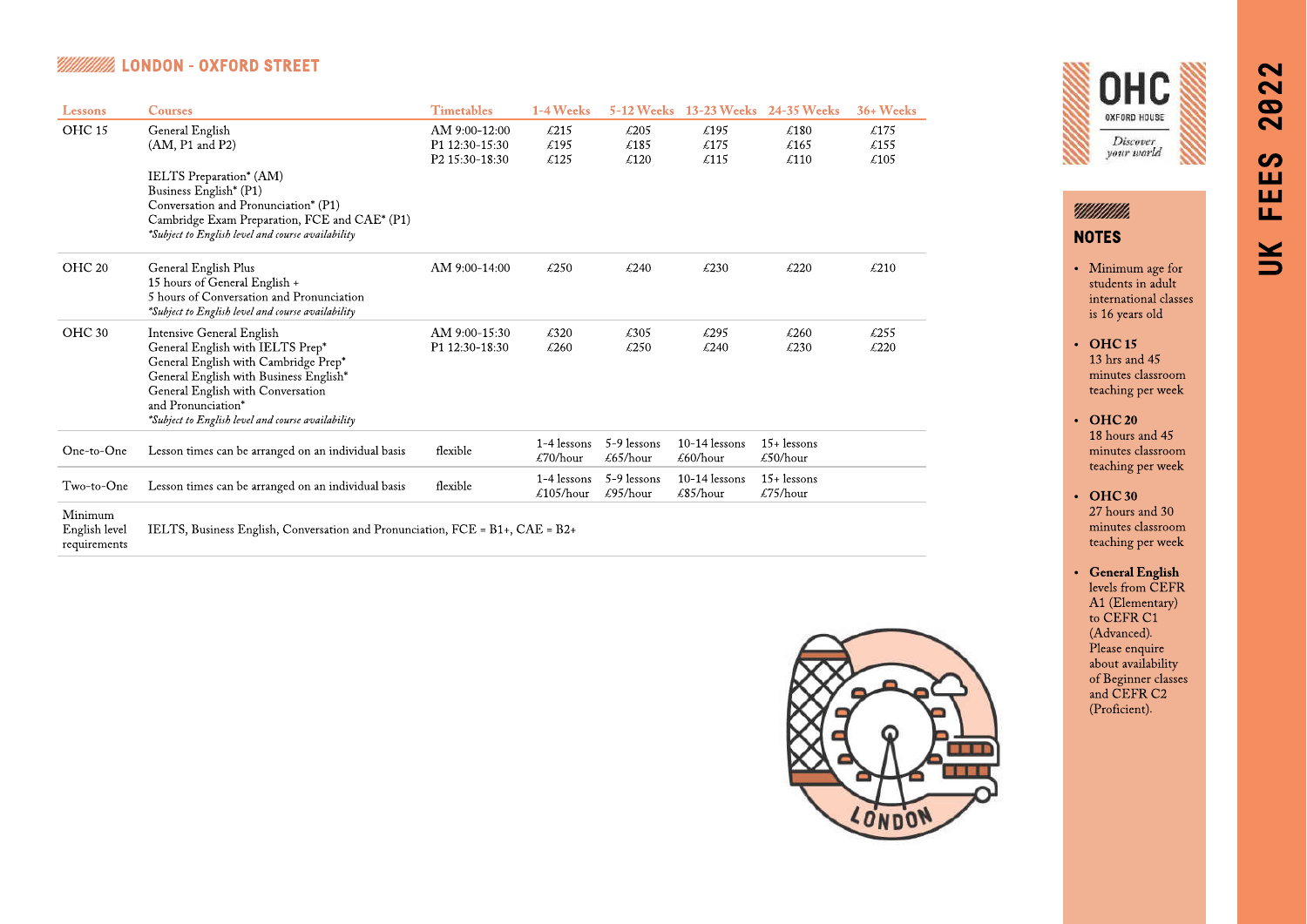### MM **BELLEY RICHMOND**

| Lessons                               | <b>Courses</b>                                                                                                         | <b>Timetables</b> |                          |                                | 1-4 Weeks 5-12 Weeks 13-23 Weeks 24-35 Weeks 36+ Weeks |                            |                     |
|---------------------------------------|------------------------------------------------------------------------------------------------------------------------|-------------------|--------------------------|--------------------------------|--------------------------------------------------------|----------------------------|---------------------|
| OHC <sub>10</sub>                     | Conversation and Grammar skills                                                                                        | PM 13:30-15:30    | £145                     | £139                           | £132                                                   | £122                       | £119                |
| OHC <sub>15</sub>                     | General English                                                                                                        | AM 9:30-12:30     | $\text{\pounds}215$      | $\text{\pounds}205$            | £195                                                   | £180                       | £175                |
| OHC <sub>20</sub>                     | General English Plus<br>15 hours of General English + 5 hours of<br>Conversation and Pronunciation                     | AM 9:30-14:30     | $\text{\pounds}250$      | £240                           | £230                                                   | £220                       | $\text{\pounds}210$ |
| OHC <sub>25</sub>                     | Intensive General Plus with Conversation<br>and Grammar Skills<br>*Subject to English level and course<br>availability | AM 9:30-15:30     | £285                     | £275                           | £265                                                   | £255                       | £250                |
| OHC JR                                | Junior Summer General English<br>(English classes only)<br>Ages 12-15                                                  | AM 9:00-12:00     |                          | $\text{\textsterling}215/week$ |                                                        |                            |                     |
| OHC JR                                | Junior Summer General English<br>with daily activities*<br>Ages 12-15                                                  | AM 9:00-16:00     |                          | £325/week                      |                                                        |                            |                     |
| One-to-One                            | Lesson times can be arranged on an<br>individual basis                                                                 | flexible          | 1-4 lessons<br>£70/hour  | 5-9 lessons<br>£65/hour        | $10-14$ lessons<br>£60/hour                            | $15+$ lessons<br>£50/hour  |                     |
| Two-to-One                            | Lesson times can be arranged on an<br>individual basis                                                                 | flexible          | 1-4 lessons<br>£105/hour | 5-9 lessons<br>£95/hour        | $10-14$ lessons<br>$\text{\pounds}85/hour$             | $15 +$ lessons<br>£75/hour |                     |
| Minimum English<br>level requirements | Conversation and Pronunciation, = B2                                                                                   |                   |                          |                                |                                                        |                            |                     |

**OHC** OXFORD HOUSE Discover<br>your world

\*13:00 - 16:00 (3 hours/day)

Richmond Activity Programme is only available in summer.

Junior daily activities local to Richmond, or within short travelling distance (1 hr travelling time).

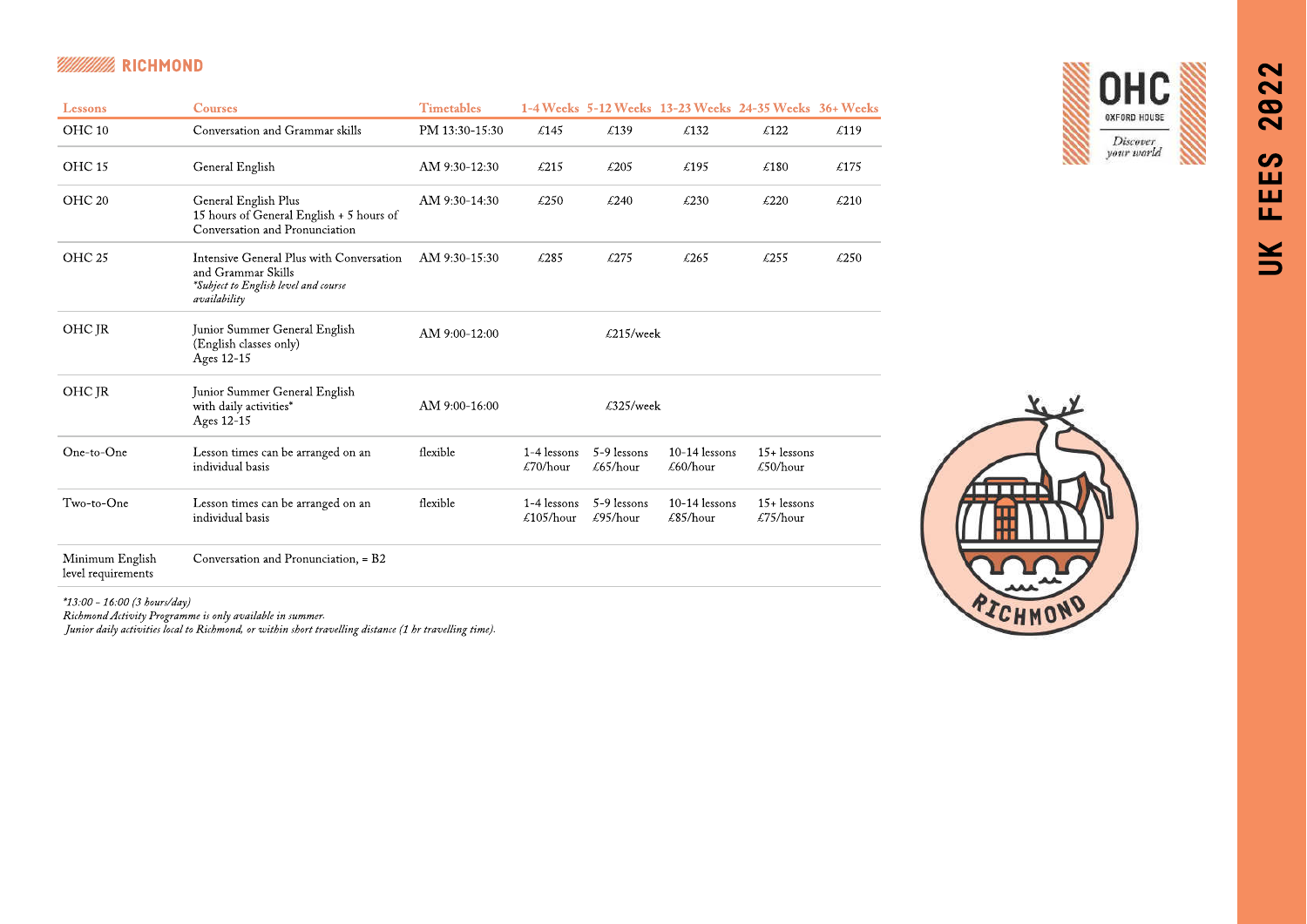### STRATFORD-UPON-AVON M

| <b>Lessons</b>                        | <b>Courses</b>                                                                                                                                          | <b>Timetables</b>               | 1-4 Weeks                              | <b>5-12 Weeks</b>                      | <b>13-23 Weeks</b>                         | <b>24-35 Weeks</b>                             | $36+$ Weeks         |
|---------------------------------------|---------------------------------------------------------------------------------------------------------------------------------------------------------|---------------------------------|----------------------------------------|----------------------------------------|--------------------------------------------|------------------------------------------------|---------------------|
| OHC 15                                | General English (AM, P1)                                                                                                                                | AM 9:00-12:00<br>P1 13:00-16:00 | £215<br>£195                           | $\text{\pounds}205$<br>£185            | £195<br>£175                               | £180<br>$\textsterling 165$                    | £175<br>£155        |
| OHC <sub>20</sub>                     | General English Plus<br>15 hours of General English + 5 hours of<br>Conversation and Pronunciation<br>*Subject to English level and course availability | AM 9:00-14:00                   | $\text{\pounds}250$                    | £240                                   | $\text{\pounds}230$                        | $\text{\pounds}220$                            | $\text{\pounds}210$ |
| OHC 30                                | <b>Intensive General English</b>                                                                                                                        | AM 9:00-16:00                   | £320                                   | £305                                   | £295                                       | £260                                           | $\text{\pounds}255$ |
| One-to-One                            | Lesson times can be arranged on an individual basis                                                                                                     | flexible                        | 1-4 lessons<br>$\text{\pounds}70/hour$ | 5-9 lessons<br>£65/hour                | $10-14$ lessons<br>£60/hour                | $15+$ lessons<br>$\text{\pounds}50/hour$       |                     |
| Two-to-One                            | Lesson times can be arranged on an individual basis                                                                                                     | flexible                        | 1-4 lessons<br>£105/hour               | 5-9 lessons<br>$\text{\pounds}95/hour$ | $10-14$ lessons<br>$\text{\pounds}85/hour$ | $15+$ lessons<br>$\text{\textsterling}75/hour$ |                     |
| Minimum English<br>level requirements | Conversation and Pronunciation, = B1+                                                                                                                   |                                 |                                        |                                        |                                            |                                                |                     |







## M

|                   | <b>London - Oxford Street</b> |                              |                          | London - Richmond            |                          | Stratford-upon-Avon |  |
|-------------------|-------------------------------|------------------------------|--------------------------|------------------------------|--------------------------|---------------------|--|
| <b>Airport</b>    | 1 Person                      | 2 Sharing                    | 1 Person                 | 2 Sharing                    | 1 Person                 | 2 Sharing           |  |
| Heathrow          | $\pounds 120$                 | £135                         | $\text{\pounds}120$      | $\text{\pounds}135$          | €180                     | £190                |  |
| Gatwick           | £140                          | £155                         | £140                     | £155                         | $\text{\pounds}210$      | £220                |  |
| City              | $\text{\pounds}120$           | $\text{\pounds}135$          |                          |                              |                          |                     |  |
| Luton             | $\text{\pounds}135$           | $\text{\pounds}150$          | $\text{\pounds}150$      | $\text{\pounds}165$          | $\text{\pounds}160$      | £170                |  |
| Stansted          | £135                          | $\text{\pounds}150$          | £135                     | £150                         | $\text{\pounds}210$      | $\text{\pounds}220$ |  |
| Southend          | $\text{\pounds}230$           | £245                         |                          | $\qquad \qquad \blacksquare$ | $\overline{\phantom{0}}$ | -                   |  |
| <b>St Pancras</b> | $\pounds100$                  | £115                         |                          |                              |                          |                     |  |
| Birmingham        | $\overline{\phantom{a}}$      | $\overline{\phantom{m}}$     |                          | $\overline{\phantom{0}}$     | $\pounds100$             | $\text{\pounds}110$ |  |
| Coventry          | $\overline{\phantom{0}}$      | $\qquad \qquad \blacksquare$ | $\overline{\phantom{0}}$ | $\overline{\phantom{a}}$     | £95                      | $\text{\pounds}105$ |  |

Please note - there will be additional charges of £50 per hour if driver needs to wait more than 2 hours after landing time.

# AIRPORT TRANSFERS ADDITIONAL FEES UK AND AND ANNO 1999 AND ANN ANN ANN AN ANN AN ADDITIONAL FEES UK

| Payable only on the student's first course<br>£50 |                           |  |
|---------------------------------------------------|---------------------------|--|
| £50                                               |                           |  |
| Standard Course                                   | Intensive Course          |  |
| 1-10 weeks $\pounds 35$                           | 1-10 weeks $\pounds 70$   |  |
| 11-20 weeks $£70$                                 | 11-20 weeks $\pounds$ 140 |  |
| 21-30 weeks $£100$                                | 21-30 weeks £200          |  |
| $31+$ weeks £120                                  | $31+$ weeks £240          |  |
| <b>IELTS</b><br>Cambridge Exam                    | 1-12 weeks $£40$          |  |
|                                                   |                           |  |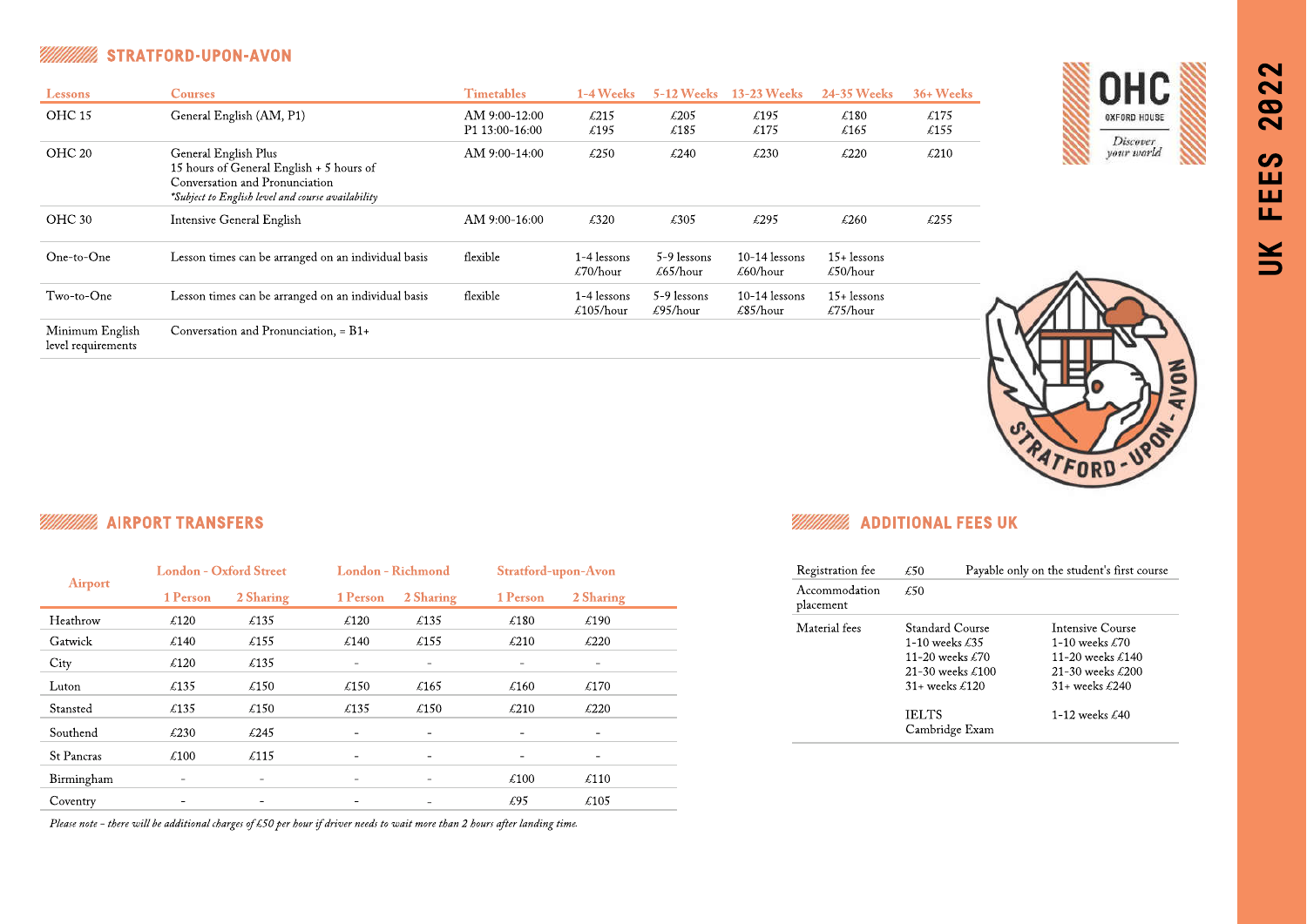# ACCOMMODATION

| Homestay            |              | Zone 2              |        | Zone 3        | $\mathbf{Z}$ one 4 |               |
|---------------------|--------------|---------------------|--------|---------------|--------------------|---------------|
| <b>Board Type</b>   | Single       | <b>Shared</b>       | Single | <b>Shared</b> | Single             | <b>Shared</b> |
| Self Catering 18+   | $\pounds215$ | $\pounds200$        | £180   | £165          | £160               | £140          |
| Bed & Breakfast 18+ | £215         | $\text{\pounds}200$ | £180   | £165          | £160               | £140          |
| Half Board 16+      | £255         | £240                | £210   | £200          | £195               | £185          |

Between 1st July and 31st August 2022, students will be charged full week (no pro rata). Booking under 2 weeks (one time) £15.00. Junior supplement £10.00 per person per week for all students under 18 years old. Private bathroom £60.00 per person per week (subject to availability). Vegetarian diet £10.00 per person per week. Gluten/Vegan diet £30.00 per person per week. All other dietary restrictions £25.00 per person per week.

For residences please book directly with our partner <https://www.casita.com/OHC-London>

# STRATFORD-UPON-AVON

# Homestay

| <b>Board Type</b> | <b>Description</b>                   | Price               |
|-------------------|--------------------------------------|---------------------|
|                   | Single room                          | $\text{\pounds}185$ |
| Half Board 16+    | Single room with<br>Private Bathroom | $\text{\pounds}215$ |
|                   | Single room                          | £230                |
| Full Board 16+    | Single room with<br>Private Bathroom | £260                |

## **VIIIIIIIIIIIIIII** NOTES

- Self-Catering (SC) Meals not provided. Students can use the kitchen.
- Bed & Breakfast (B&B) Breakfast provided, other meals not provided. Students cannot use the kitchen.
- Full Board (FB)
- Breakfast, Lunch (Packed lunch Monday to Friday) and dinner provided. Students cannot use the kitchen.
- Half Board (HB) Breakfast and dinner provided. Students cannot use the kitchen.

Terms and conditions please refer to our website www.ohcenglish.com



# LONDON - OXFORD STREET LONDON - RICHMOND

# Homestay\*

| <b>Room / Board Type</b>      | <b>Description</b> | Price |
|-------------------------------|--------------------|-------|
| Bed & Breakfast 18+           | Shared Bathroom    | £185  |
| Single room                   | Private Bathroom   | £210  |
|                               | Twin Shared Room   | £165  |
|                               | Shared Bathroom    | £215  |
| Half Board 16+<br>Single room | Private Bathroom   | £240  |
|                               | Twin Shared Room   | £195  |

For residences please book directly with our partner <https://www.casita.com/OHC-Richmond>

Public Holidays and School Closures 2022: January 3, April 15, April 18, May 2, June 2, June 3, August 29, December 26, December 27. Christmas closure — all schools close 26 - 30 December 2022.





UK FEES 2022

 $\sim$  $\sim$  $\boldsymbol{\omega}$ 

 $\overline{\mathbf{C}}$ 

 $\boldsymbol{\omega}$ ш ш

Ш.

 $\leq$ 

# YMMMM).

# **NOTES**

- All prices are in Pounds Sterling  $(\xi)$  for 7 nights Shared rooms in homestay are only available if you are coming with another person at the same time and leaving at the same time
- All accommodation is generally Sunday to Sunday. There is a Christmas supplement of  $\overline{60}$ /week for students booking homestay between 22/12/2022 - 01/01/2023
- All Students under 18 years must be placed in homestay with a half board option.
- Where shared rooms are shown the price is per person



# ALL APPLICATIONS SHOULD BE SENT TO: PARTNERS@HOLMESEDUCATION.GROUP

## WWW.OHCENGLISH.COM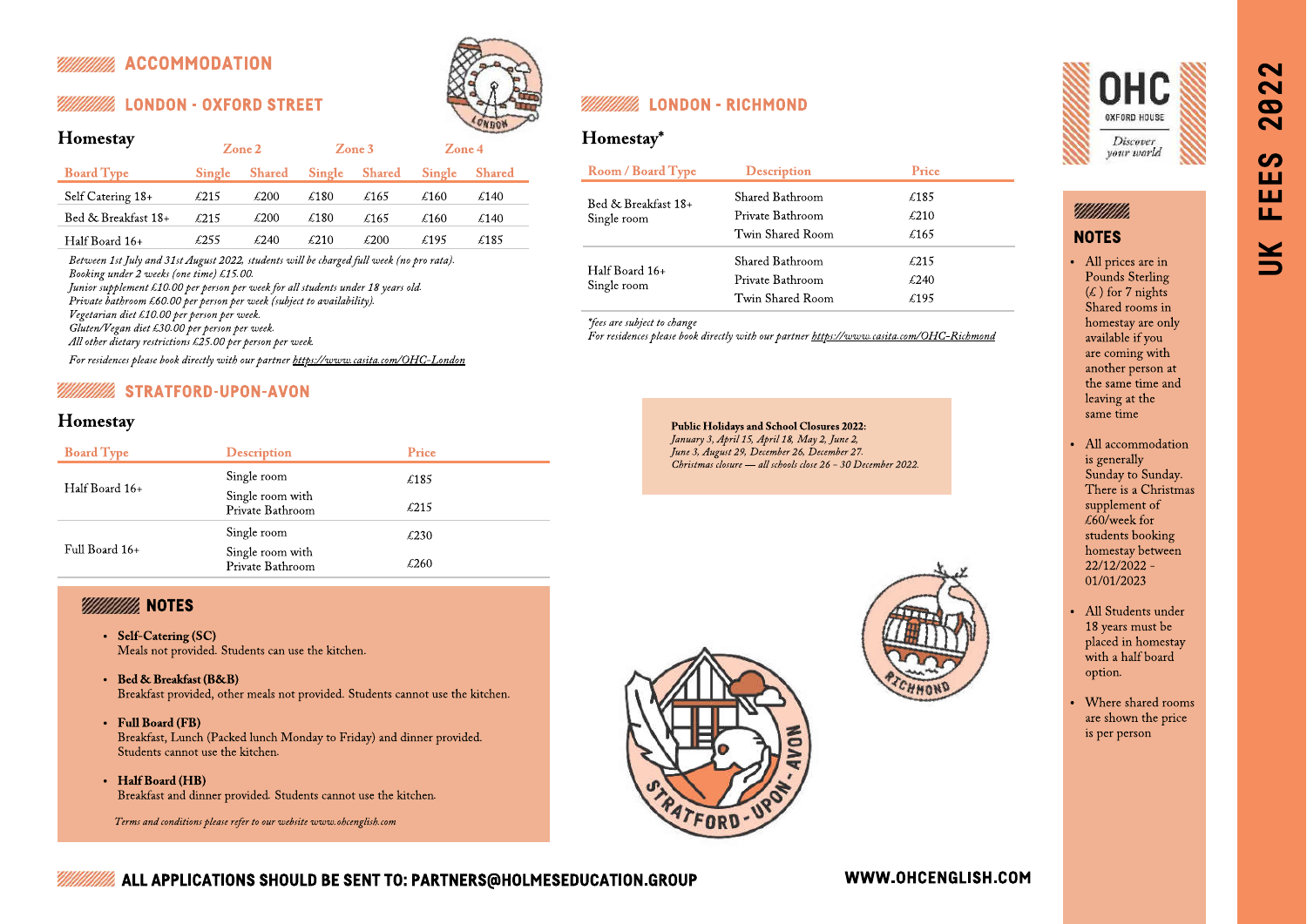# **WINNING** DUBLIN

| <b>Course Title</b>                         | <b>Timetables</b> | 1-4 Weeks     | <b>5-12 Weeks</b> | $13-24$ Weeks | 25 Weeks     |
|---------------------------------------------|-------------------|---------------|-------------------|---------------|--------------|
|                                             | 09.00-12.15       | €205 per week | €190 per week     | €175 per week | €3450 total  |
| General English                             | 13.30-16.45       | €180 per week | €165 per week     | €150 per week | €3175 total  |
|                                             | 09.00-12.15       | N/A           | N/A               | N/A           | €2200 total* |
| 25 Week Renewal (for Stamp 2 Visa students) | 13.30-16.45       | N/A           | N/A               | N/A           | €2000 total* |
| IELTS**                                     | 09.00-12.15       | €205 per week | €190 per week     | €175 per week | €3450 total  |
| One-to-One                                  |                   |               | €65/hour          |               |              |

### Intensive Courses

| General English              | $09.00 - 16.45$ | š300 per week | €275 per week           | <sup>7</sup> 250 per week | N/A            |  |
|------------------------------|-----------------|---------------|-------------------------|---------------------------|----------------|--|
| General English with IELTS** | $09.00 - 16.45$ | '300 per week | $\epsilon$ 275 per week | `250 per week             | N/<br>. 47 L S |  |
|                              |                 |               |                         |                           |                |  |

\* Renewal Program includes medical insurance, TIE examination fee and all materials \*\* Level B2 minimum



# **ACCOMMODATION**

# Homestay

| <b>Board Type</b>        | <b>Description</b>                             | <b>Price Per Week</b> |
|--------------------------|------------------------------------------------|-----------------------|
| Single room <sup>*</sup> | Half board<br>(breakfast $\&$<br>evening meal) | €250                  |

For residences, please book directly with our partner<https://www.casita.com/OHC-Dublin>

# ADDITIONAL FEES IRELAND

|                                                                       | Price                                            |
|-----------------------------------------------------------------------|--------------------------------------------------|
| <b>Registration Fee</b>                                               | €90                                              |
| Material Rental Fee                                                   | 12 or more weeks $€40$<br>less than 12 weeks €25 |
| TIE Exam                                                              | €120                                             |
| <b>IELTS</b> Exam                                                     | £215                                             |
| Accommodation Placement Fee                                           | €50                                              |
| Insurance for 25 week courses                                         | €140                                             |
| Airport 'Meet & Greet' Service<br>(One way) - subject to availability | €105                                             |



*Millittiin* NOTES

> AM and PM sessions are 3 hours in length with a 15 minute break.

IRELAND FEES 2022

ЦL,

*IRELAND* 

 $\sim$  $\overline{\mathbf{C}}$ 82

 $\boldsymbol{\omega}$ ш ш

- All students receive a certificate of attendance and certificate of level at the end of their course.
- All non-EU students on a 25 week course are required to sit an external exam and have full medical insurance for the duration of the course.
- Minimum age 18 years old
- Special Diet supplement - Applicable on Vegan, Kosher, Halal, Gluten Free or Dairy Free €50 per week

Terms and conditions please refer to our website www.ohcenglish.com

Please note that in 2022 the school will be closed on the following days: 3 January, 17 March, 18 April, 2 May, 6 June, 1 August, 31 October, 26-30 December.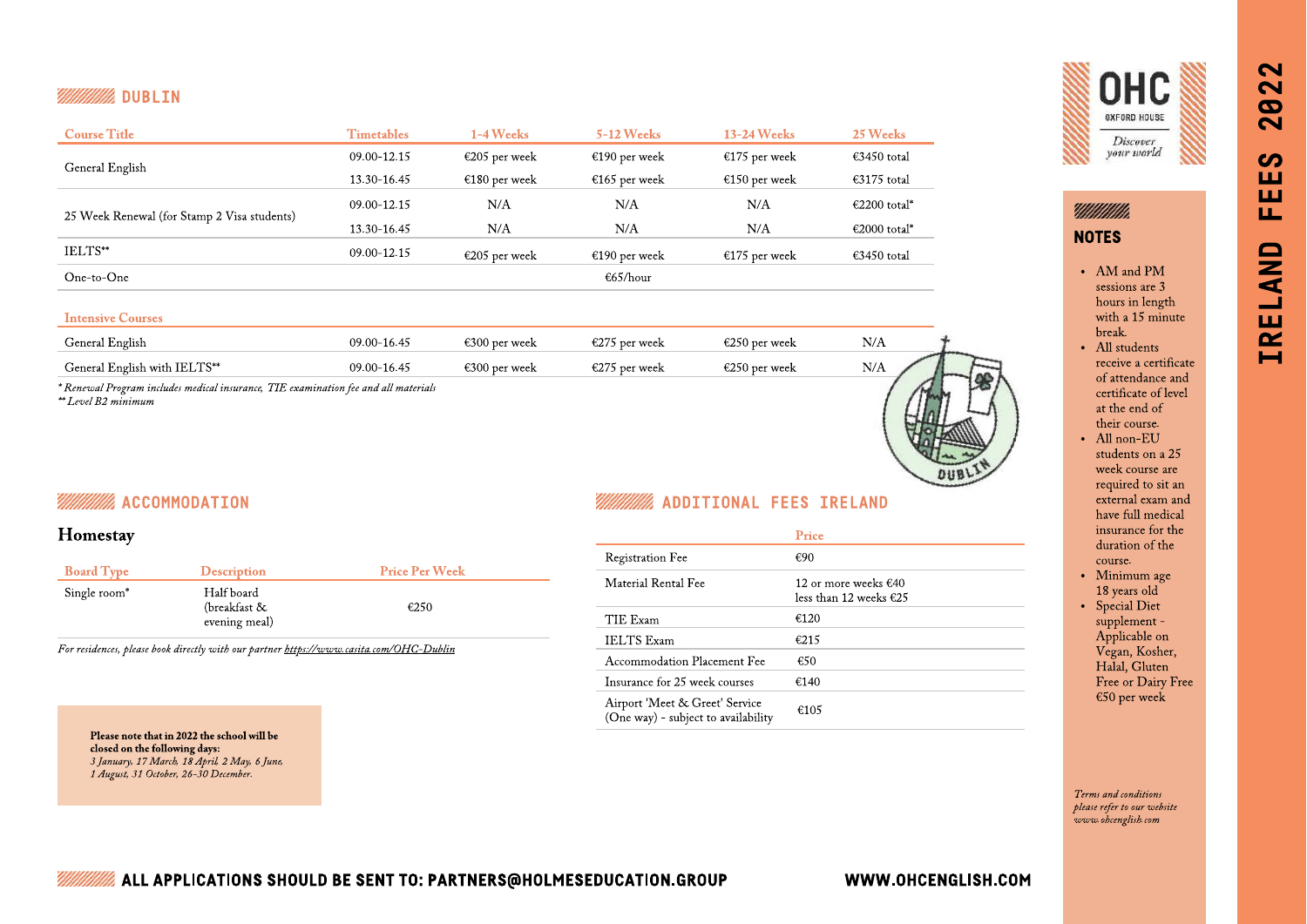| <b>SEE ALL AND STRIKE STRIKE</b>                     |                   |         |                            |                            |                                |                              |           |
|------------------------------------------------------|-------------------|---------|----------------------------|----------------------------|--------------------------------|------------------------------|-----------|
| <b>Courses</b>                                       | <b>Timetables</b> | Lessons | 1-4 Weeks                  | <b>5-12 Weeks</b>          | <b>13-23 Weeks</b>             | 24-35 Weeks                  | 36+ Weeks |
| General English Tourist Visa                         | $09:00 - 13:25$   | 19      | \$365                      | \$340                      |                                |                              |           |
| General English F1 Visa                              | 09:00-13:25       | 20      | \$385                      | \$360                      | \$335                          | \$325                        | \$315     |
| Executive English (*B2) Tourist Visa                 | 09:00-13:25       | 19      | \$390                      | \$370                      |                                |                              |           |
| Executive English (*B2) F1 Visa                      | 09:00-13:25       | 20      | \$415                      | \$405                      | \$380                          | \$355                        | \$330     |
| TOEFL Exam Prep (*B2) Tourist Visa                   | 09:00-13:25       | 19      | \$365                      | \$340                      |                                |                              |           |
| TOEFL Exam Prep (*B2) F1 Visa                        | 09:00-13:25       | 20      | \$385                      | \$360                      | \$335                          | \$325                        | \$315     |
| Cambridge FCE/CAE Exam Prep<br>(*B2-C1) Tourist Visa | $09:00 - 13:25$   | 19      | \$365                      | \$340                      |                                |                              | ۰         |
| One-to-One                                           |                   |         | 1-4 lessons<br>\$80/lesson | 5-9 lessons<br>\$75/lesson | $10-14$ lessons<br>\$70/lesson | $15+$ lessons<br>\$65/lesson |           |
| Two-to-One                                           |                   |         | \$120/lesson               |                            |                                |                              |           |





• Students can start any Monday on most courses

**OHC** 

**USA FEES 2022**

 $\boldsymbol{\omega}$ ш ш

Щ

USA

 $\sim$ 

 $\overline{\mathbf{N}}$ **92** 

- All fees are gross and given in US\$
- Minimum age is 16 years to join the adult programs
- Lesson figures are per week. Lesson 50 min Miami, 55 min New York/ Boston Tourist visa-holders can study for a maximum of 12 weeks
- New York/Boston Students traveling on Tourist Visas do not attend the final class on Friday afternoon (12:30-1:25PM)
- We reserve the right to change all prices and conditions without prior notice. All courses and programs are run based on sufficient enrollment. We reserve the right to cancel any course at any time and without prior notice.

| ٠ |
|---|
|   |

| <b>Courses</b>                       | <b>Timetables</b> | Lessons | 1-4 Weeks                  | $5-12$ Weeks               | <b>13-23 Weeks</b>             | 24-35 Weeks                  | 36+ Weeks |
|--------------------------------------|-------------------|---------|----------------------------|----------------------------|--------------------------------|------------------------------|-----------|
| General English Tourist Visa         | 09:00-13:25       | 19      | \$350                      | \$330                      | $\overline{\phantom{a}}$       | $\overline{\phantom{m}}$     | -         |
| General English F1 Visa              | 09:00-13:25       | 20      | \$365                      | \$340                      | \$315                          | \$305                        | \$295     |
| Executive English (*B2) Tourist Visa | $09:00 - 13:25$   | 19      | \$395                      | \$375                      | $\sim$                         | $\overline{\phantom{a}}$     |           |
| Executive English (*B2) F1 Visa      | 09:00-13:25       | 20      | \$410                      | \$385                      | \$360                          | \$350                        | \$335     |
| TOEFL Exam Prep (*B2) Tourist Visa   | $09:00 - 13:25$   | 19      | \$350                      | \$330                      | $\sim$                         | -                            |           |
| TOEFL Exam Prep (*B2) F1 Visa        | 09:00-13:25       | 20      | \$365                      | \$340                      | \$315                          | \$305                        | \$295     |
| $One-to-One$                         |                   |         | 1-4 lessons<br>\$80/lesson | 5-9 lessons<br>\$75/lesson | $10-14$ lessons<br>\$70/lesson | $15+$ lessons<br>\$65/lesson |           |
| $Two-to-One$                         |                   |         | \$120/lesson               |                            |                                |                              |           |

# *MIMIMA* MIAMI

ताााा **BOSTON** 

| <b>Courses</b>                                       | <b>Timetables</b>                                                                    | Lessons | 1-4 Weeks                   | 5-12 Weeks                 | <b>13-23 Weeks</b>             | <b>24-35 Weeks</b>           | 36+ Weeks |
|------------------------------------------------------|--------------------------------------------------------------------------------------|---------|-----------------------------|----------------------------|--------------------------------|------------------------------|-----------|
| General English Tourist Visa                         | 09:00-13:20                                                                          | 19      | \$365                       | \$340                      |                                |                              |           |
| General English plus F1 Visa                         | 09:00-14:20                                                                          | 25      | \$400                       | \$360                      | \$355                          | \$345                        | \$340     |
| Intensive English F1 Visa                            | 09:00-15:20                                                                          | 30      | \$440                       | \$420                      | \$415                          | \$395                        | \$385     |
| Executive English (*B2) Tourist Visa                 | 09:00-13:25                                                                          | 19      | \$390                       | \$370                      |                                |                              |           |
| Executive English (*B2) F1 Visa                      | 09:00-13:25                                                                          | 20      | \$415                       | \$405                      | \$380                          | \$355                        | \$330     |
| TOEFL Exam Prep (*B2) Tourist Visa                   | 09:00-13:20                                                                          | 19      | \$365                       | \$340                      |                                |                              |           |
| TOEFL Exam Prep (*B2) F1 Visa                        | 09:00-14:20                                                                          | 25      | \$400                       | \$360                      | \$355                          | \$345                        | \$340     |
| Cambridge FCE/CAE Exam Prep<br>(*B2-C1) Tourist Visa | $9:00-13:20$                                                                         | 19      | \$365                       | \$340                      |                                |                              |           |
| Cambridge FCE/CAE Exam Prep (*B2-C1) F1 Visa         | $9:00-14:20$                                                                         | 25      | \$400                       | \$360                      | \$355                          | \$345                        | \$340     |
| Vacation and Volunteer (tourist GE19 only)           | Students will have their volunteer program after their General English program \$605 |         |                             |                            |                                |                              |           |
| One-to-One                                           |                                                                                      |         | 1-4 lessons<br>\$80/lesson  | 5-9 lessons<br>\$75/lesson | $10-14$ lessons<br>\$70/lesson | $15+$ lessons<br>\$65/lesson |           |
| Two-to-One                                           |                                                                                      |         | \$120/lesson                |                            |                                |                              |           |
| Plus courses                                         | Ballet*                                                                              |         | 1.5 hour twice a week       |                            | 2 wks min booking              | \$100/wk                     |           |
| (These must be booked with a course)                 | Salsa*                                                                               |         | Wed/Fri - 2 hours each day  |                            | 1 wks min booking              | \$75/wk                      |           |
| * Subject to availability                            | Yoga*                                                                                |         | 1 hour per day (max 5 days) |                            | 2 wks min booking              | \$110/wk                     |           |

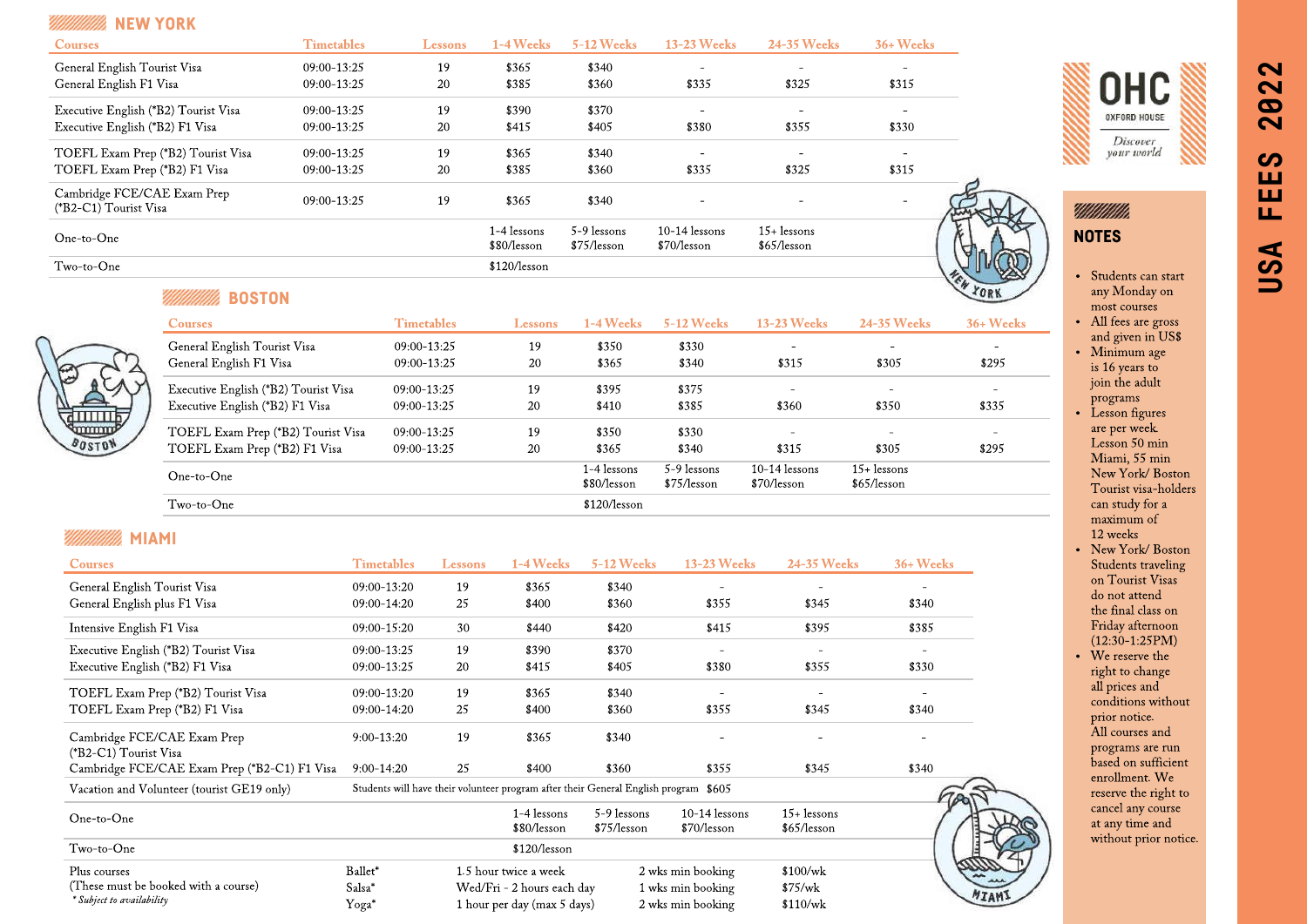# ADDITIONAL FEES USA

| <b>Fee Name</b>                                                  | Price                                                                                             |
|------------------------------------------------------------------|---------------------------------------------------------------------------------------------------|
| <b>Registration Fee</b>                                          | \$150                                                                                             |
| Accommodation Placement Fee                                      | \$150                                                                                             |
| Accommodation Summer Supplement (13th June - 12th August 2022)   | \$35 per week                                                                                     |
| Material Fee                                                     | $$55$ for 1-10 weeks<br>$$110$ for 11-20 weeks<br>\$160 for 21-30 weeks<br>$$180$ for $31+$ weeks |
| Cambridge, TOEFL, Executive English coursebooks                  | \$65                                                                                              |
| Airport Transfer Fee - One Way / Two Way (Boston/New York/Miami) | \$150/\$275                                                                                       |
| Express Mail Fee*                                                | \$105                                                                                             |
| Student Insurance (Minimum 2 Weeks)                              | $$2.50/day$ (up to age 29)<br>\$3.50/day (over age 30)                                            |
| Cambridge Exam                                                   | \$375                                                                                             |

Courier Fee for Cambridge Exam \$40 Domestic / \$90 International

\*Mandatory for F1 Visa

# ACCOMMODATION



# Homestay 16+

| Central Manhattan (Below 110th Street)* |       |             |
|-----------------------------------------|-------|-------------|
| Shared Bathroom.<br>B&B                 | \$455 |             |
| Outside Central Manhattan               |       |             |
| Shared Bathroom,<br>B&B                 | \$295 | \$230       |
| Shared Bathroom,<br>Half-board          | \$370 | \$305       |
| Under 18 Supplement<br>Fee              |       | $$70/$ week |

Single Double

### \*Subject to availability

Please note that in 2022, the schools will be closed on the following days: President Day (Feb 21), Good Friday (Apr 15), Memorial Day (May 30), Juneteenth (June 20), Independence Day (Jul 4), Labor Day (Sep 5), Thanksgiving Day (Nov 24, 25). Christmas Holiday — all schools closed December 26 - 30, 2022.

# Homestay 16+

|                                                                                                                                   | <b>Single</b> | Double |  |
|-----------------------------------------------------------------------------------------------------------------------------------|---------------|--------|--|
| Shared Bathroom, Half-board                                                                                                       | \$335         |        |  |
| Under 18 Supplement Fee                                                                                                           | \$70          |        |  |
| For residences, please book directly with out partner<br>https://www.casita.com/OHC-NewYork;<br>https://www.casita.com/OHC-Boston |               |        |  |

# MIAMI

# Homestay 16+

|                                         | <b>Single</b> | Double* |  |
|-----------------------------------------|---------------|---------|--|
| Shared Bathroom, B&B                    | \$445         | \$400   |  |
| Shared Bathroom,<br>B&B/nightly         | \$65          | \$60    |  |
| Shared Bathroom,<br>Half-board*         | \$500         | \$450   |  |
| Shared Bathroom,<br>Half-board/nightly* | \$75          | \$65    |  |
| Under 18 Supplement Fee                 | \$70/week     |         |  |

Subject to availability. For more options, please contact p

Registration fees and Accommodation Placement Fees are non-refundable. For more information on our policies, please consult website.



# VIIIIIIIIIII **NOTES**

Accommodation is generally arranged Sunday to Sunday All fees are per week and in US\$

• Students choosing double / twin room must know each other and book together. Double / twin room fees are charged per person

- Accommodation bookings are on a first come first served basis and not guaranteed
- There is a Christmas supplement of \$150 for students booking homestay between 22/12/2021 - 01/01/2022 and

 26/12/2022 - 30/12/2022

Special Diet

supplement (Applicable on Vegan, Kosher, Halal, Gluten Free or Dairy Free) \$75 per week

### [©](https://fsymbols.com/copyright/) OHC English 2022

Terms and conditions please refer to our website www.ohcenglish.com

# $\sim$ **USA FEES 2022**  $\mathbf{\Omega}$  $\boldsymbol{\omega}$  $\sim$  $\boldsymbol{\omega}$ ш ш Щ USA

ALL APPLICATIONS SHOULD BE SENT TO: PARTNERS@HOLMESEDUCATION.GROUP WWW.OHCENGLISH.COM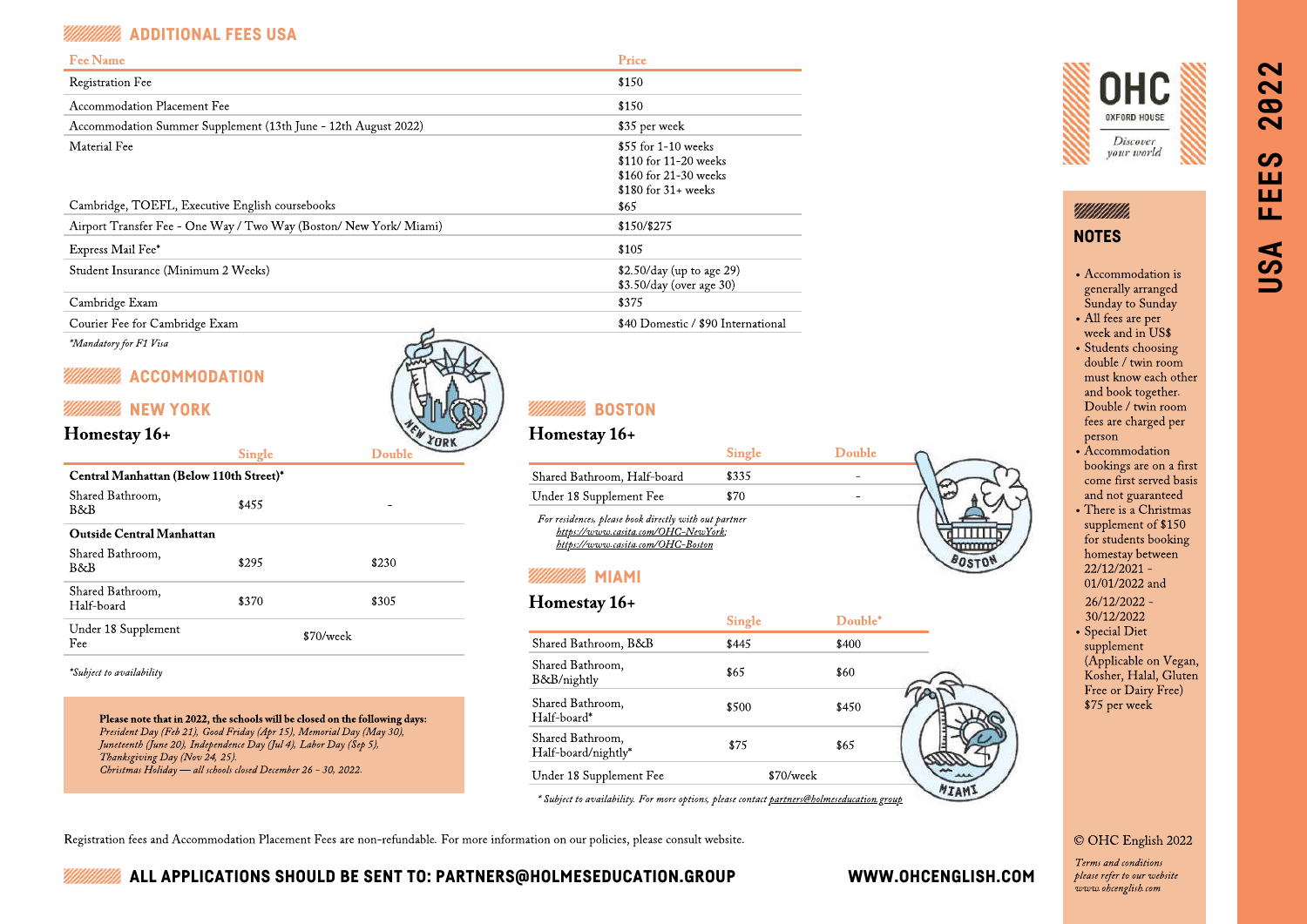# **TORONTO & VANCOUVER**

| <b>Courses</b>                                       | <b>Timetables</b> | Lessons                      | 1-4 Weeks                  | <b>5-12 Weeks</b> | <b>13-23 Weeks</b>             | <b>24-35 Weeks</b>            | 36+ Weeks |
|------------------------------------------------------|-------------------|------------------------------|----------------------------|-------------------|--------------------------------|-------------------------------|-----------|
| General English                                      | 09:00-13:20       | 20                           | \$340                      | \$320             | \$300                          | \$290                         | \$280     |
| General English Plus                                 | 09:00-14:20       | 25                           | \$370                      | \$350             | \$330                          | \$320                         | \$310     |
| Intensive English                                    | 09:00-15:20       | 30                           | \$390                      | \$370             | \$350                          | \$340                         | \$330     |
| Cambridge Exam                                       | 09:00-15:20       | 30                           | \$390                      | \$370             | N/A                            | N/A                           | N/A       |
| Preparation FCE/CAE (Toronto only)                   |                   |                              |                            |                   |                                |                               |           |
| (Upper Intermediate English B2-C2)*                  |                   |                              |                            |                   |                                |                               |           |
| Cambridge Start Dates* 3 Jan, 28 Mar, 20 Jun, 19 Sep |                   |                              |                            |                   |                                |                               |           |
| Business English (B2-C2)                             | 09:00-13:20       | 20                           | \$340                      | \$320             | N/A                            | N/A                           | N/A       |
| $(Toronto only)$ **                                  |                   |                              |                            |                   |                                |                               |           |
| Business English Start Dates** 10 Jan, 20 Jun        |                   |                              |                            |                   |                                |                               |           |
| IELTS Exam Preparation (B2-C2)                       | 09:00-13:20       | 20                           | \$340                      | \$320             | N/A                            | N/A                           | N/A       |
| $(Toronto only)*$                                    |                   |                              |                            |                   |                                |                               |           |
| IELTS Exam Preparation Start Dates** 4 Apr, 26 Sep   |                   |                              |                            |                   |                                |                               |           |
| One-to-One                                           |                   | $1-4$ lessons<br>\$90/lesson | 5-9 lessons<br>\$85/lesson |                   | $10-14$ lessons<br>\$80/lesson | $15 +$ lessons<br>\$75/lesson |           |
| Two-to-One                                           |                   | \$130/lesson                 |                            |                   |                                |                               |           |
|                                                      |                   |                              |                            |                   |                                |                               |           |

\* All Cambridge preparation courses are 10 weeks in duration, students can book for any number of weeks during this period, set start dates apply. Classes can be combined. Subject to availability. Extra night might be required when sitting the exam.

\*\* Start dates indicate when the 10 week curriculum will begin. However, students may join the course while in progress.

# CALGARY

| <b>Timetables</b> | Lessons | $1-4$ Weeks |                                            |                                | <b>24-35 Weeks</b>           | 36+ Weeks          |
|-------------------|---------|-------------|--------------------------------------------|--------------------------------|------------------------------|--------------------|
| 09:00-13:20       | 20      | \$320       | \$300                                      | \$280                          | \$270                        | \$260              |
| $09:00 - 14:20$   | 25      | \$350       | \$330                                      | \$310                          | \$300                        | \$290              |
| $09:00 - 15:20$   | 30      | \$370       | \$350                                      | \$330                          | \$320                        | \$310              |
| $09:00 - 13:20$   | 20      | \$320       | \$300                                      |                                |                              |                    |
|                   |         |             |                                            | $10-14$ lessons<br>\$80/lesson | $15+$ lessons<br>\$75/lesson |                    |
|                   |         |             |                                            |                                |                              |                    |
|                   |         |             | 1-4 lessons<br>\$90/lesson<br>\$130/lesson | 5-9 lessons<br>\$85/lesson     | <b>5-12 Weeks</b>            | <b>13-23 Weeks</b> |

\*\*\* IELTS course start dates: January 17, May 23 and September 12





# Millillilli NOTES

• Students can start any Monday on most courses

CANADA FEES 2022

匸

CANADA

 $\sim$ 

 $\overline{\mathbf{N}}$ **92** 

တ ш ш

- All fees are gross and given in CA\$
- Minimum age is 16 years to join the adult programs
- Lesson figures are per week. Each lesson is 50 minutes



VANCOU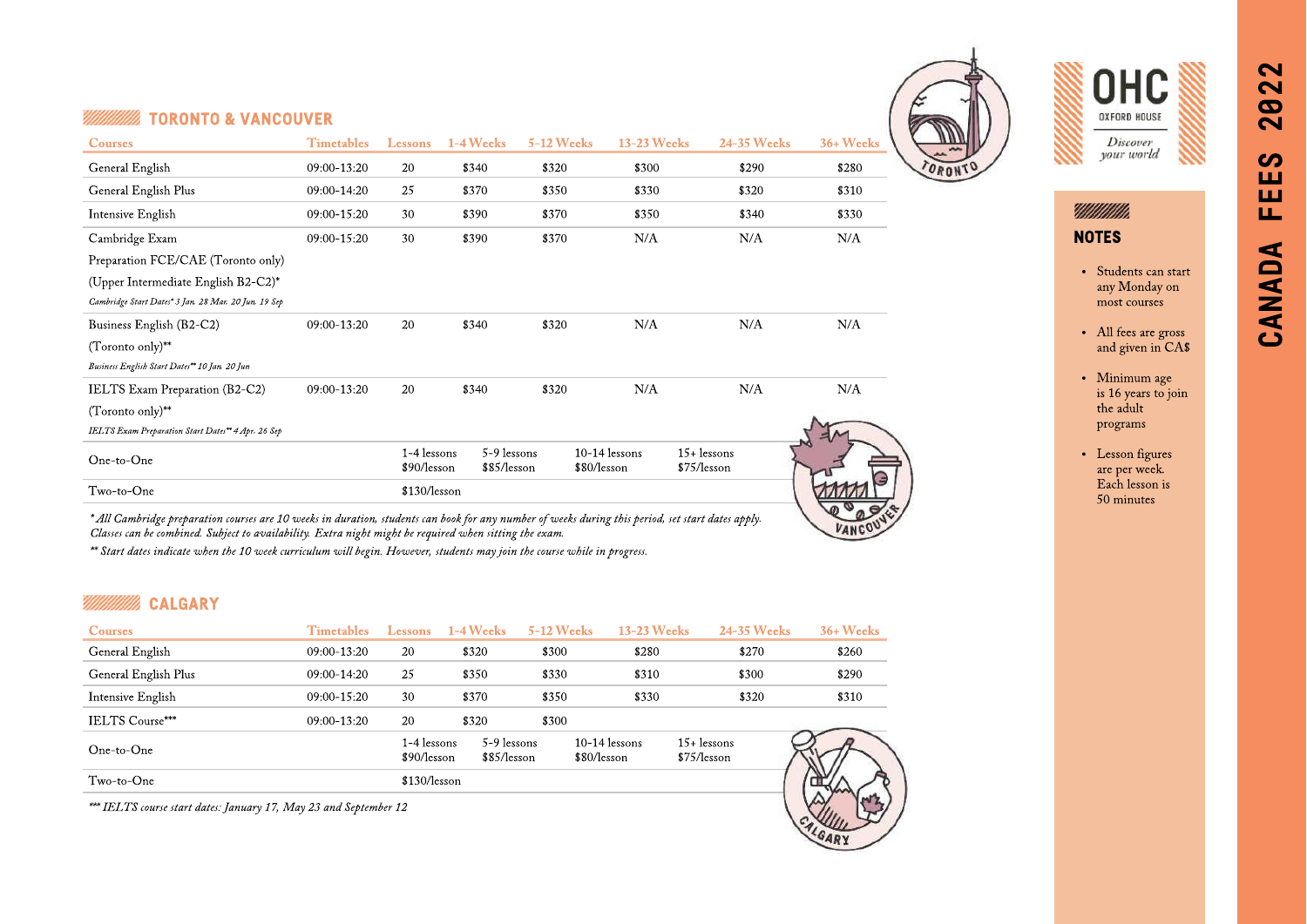### ADDITIONAL FEES CANADA

| <b>Fee Name</b>                                      | Price                                                               |                       |  |  |  |
|------------------------------------------------------|---------------------------------------------------------------------|-----------------------|--|--|--|
| Registration                                         | \$140                                                               |                       |  |  |  |
| Accommodation Placement                              | \$200                                                               |                       |  |  |  |
| Material and Coursebooks                             | $$55$ for 1-10 weeks<br>$$165$ for 21-30 weeks $$180$ for 31+ weeks | \$110 for 11-20 weeks |  |  |  |
| Cambridge, IELTS and Business<br>English Coursebooks | \$60                                                                |                       |  |  |  |
| Airport Transfer One Way / Two Way                   |                                                                     | \$125/\$250           |  |  |  |

# **ACCOMMODATION** TORONTO **CALGARY CALGARY**



# Homestay 16+

| <b>Single</b> | Double     |
|---------------|------------|
| \$270         | \$225      |
| \$275         | \$240      |
| \$50/night    | \$45/night |
| \$55/night    | \$50/night |
|               | \$65       |
|               |            |

# **WANCOUVER**



# Homestay 16+

|                             | Single | Double |
|-----------------------------|--------|--------|
| Shared Bathroom, Half Board | \$255  | \$220  |
| Shared Bathroom, Full Board | \$270  | \$235  |
| Half Board - Per Night      | \$45   | \$40   |
| Full Board - Per Night      | \$50   | \$55   |
|                             |        |        |

| <b>Fee Name</b>                                                    | Price                 |
|--------------------------------------------------------------------|-----------------------|
| Cambridge Exam and Courier Fee                                     | \$390                 |
| Document Courier Fee                                               | Vary - Please inquire |
| <b>Emergency Health Insurance</b>                                  | \$2.25/day            |
| Custodianship (Notarized)                                          | \$110                 |
| Summer Housing Supplement (Jun 13 - Aug 15)                        | \$25/week             |
| Minor Housing Supplement (TOR and CAL - 18y/o,<br>VAN - 19 $v$ /o) | \$75/week             |

# Homestay 16+

|                             | <b>Single</b> | Double |
|-----------------------------|---------------|--------|
| Shared Bathroom, Half Board | \$225         | \$195  |
| Shared Bathroom, Full Board | \$240         | \$210  |
| Half Board - Per Night      | \$45          | \$40   |
| Full Board - Per Night      | \$50          | \$55   |

\*\*\*For residences, please book directly with our partner [https://www.casita.com/OHC-Toronto;](https://www.casita.com/OHC-Toronto) <https://www.casita.com/OHC-Vancouver>; <https://www.casita.com/OHC-Calgary>

> Please note that in 2022, the schools will be closed on the following days: Jan 3, Feb 21, Apr 15, May 23, Jul 1, Aug 1, Sep 5, Oct 10, Nov 11 (Calgary and Vancouver), Dec 26. Christmas holidays for all schools: Dec 26 - 30, 2022.

[©](https://fsymbols.com/copyright/) OHC English 2022



# UMMMM. NOTES

- Accommodation is generally arranged Sunday to Sunday
- All fees are per week and in CA\$
- Students choosing double room homestay must know each other and book together.
- Special Diet supplement (Applicable on Vegan, Kosher, Halal, Gluten Free or Dairy Free) \$65 per week

Terms and conditions please refer to our website www.ohcenglish.com

# ALL APPLICATIONS SHOULD BE SENT TO: PARTNERS@HOLMESEDUCATION.GROUP WWW.OHCENGLISH.COM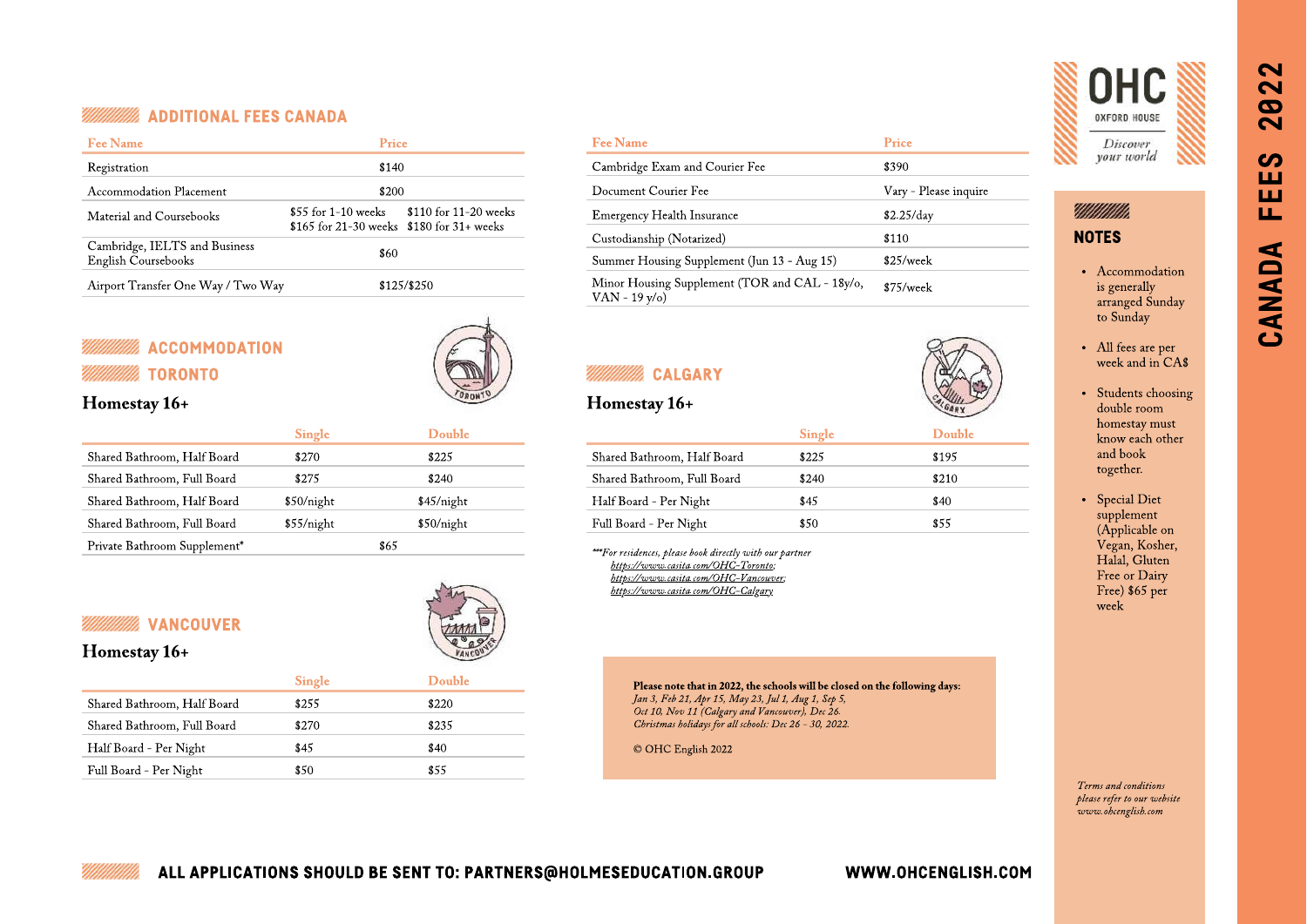# **SYLVANIA SYDNEY & MELBOURNE**

One-to-One with any other course

| <b>Courses</b>                                | Timetables   | Lessons | <b>1-4 Weeks</b>          | <b>5-12 Weeks</b>        | <b>13-23 Weeks</b>           | 24-35 Weeks                | $36+$ Weeks |
|-----------------------------------------------|--------------|---------|---------------------------|--------------------------|------------------------------|----------------------------|-------------|
| General English                               | $9:00-13:30$ | 20      | \$370.00                  | \$345.00                 | \$330.00                     | \$320.00                   | \$315.00    |
| Exam Preparation, IELTS (B2)                  | $9:00-13:30$ | 20      | \$370.00                  | \$345.00                 | \$330.00                     | \$320.00                   | \$315.00    |
| English for Academic Purposes (B2) 9:00-13:30 |              | 20      | \$370.00                  | \$345.00                 | \$330.00                     | \$320.00                   | \$315.00    |
| General English Plus                          | $9:00-15.00$ | 25      | \$405.00                  | \$385.00                 | \$370.00                     | \$360.00                   | \$355.00    |
| High School Preparation                       | $9:00-15.00$ | 25      | \$405.00                  | \$385.00                 | \$370.00                     | \$360.00                   | \$355.00    |
| One-to-One                                    |              |         | l-4 lessons<br>\$100/hour | 5-9 lessons<br>\$95/hour | $10-14$ lessons<br>\$90/hour | $15+$ lessons<br>\$85/hour |             |

from \$70/hour



noooc

 $\overline{L}$  $c<sub>0</sub>$ 



Millillilli

**NOTES** 

- Students can start any Monday on most courses
- All fees are gross per week and given in Australian Dollars (\$)
- Minimum age for adult English courses is 16 years old
- Minimum age for High School
- Preparation is 12 years old • Students under
- 18 years CAAW (care provision) is only issued for student visa holders
- 20 Hours per Week courses receive 1 x 30min break per day
- 25 Hours per Week courses receive 2 x 30min breaks per day
- If you are a complete beginner  $(AD \to A1)$  we may not have a class for you



# **WILLIAMS** BRISBANE, GOLD COAST & CAIRNS

| <b>Courses</b>                      | <b>Timetables</b> | Lessons | 1-4 Weeks                 | <b>5-12 Weeks</b>        | <b>13-23 Weeks</b>           | 24-35 Weeks              | $36+$ Weeks                  |
|-------------------------------------|-------------------|---------|---------------------------|--------------------------|------------------------------|--------------------------|------------------------------|
| General English                     | $9:00-13:30$      | 20      | \$345.00                  | \$330.00                 | \$315.00                     | \$300.00                 | \$295.00                     |
| Exam Preparation, IELTS (B2)        | $9:00-13:30$      | 20      | \$345.00                  | \$330.00                 | \$315.00                     | \$300.00                 | \$295.00                     |
| English for Academic Purposes (B2)* | 9:00-13:30        | 20      | \$345.00                  | \$330.00                 | \$315.00                     | \$300.00                 | \$295.00                     |
| General English Plus                | $9:00-15.00$      | 25      | \$380.00                  | \$365.00                 | \$350.00                     | \$340.00                 | \$335.00                     |
| One-to-One                          |                   |         | 1-4 lessons<br>\$100/hour | 5-9 lessons<br>\$95/hour | $10-14$ lessons<br>\$90/hour | 15+ lessons<br>\$85/hour |                              |
| One-to-One with any other course    |                   |         |                           |                          | from \$70/hour               |                          | <b>Contract Contract Ave</b> |

One-to-One with any other course

\* Subject to availability

| <b>CRICOS Course Codes</b>           | <b>Melbourne</b> | Sydney  | Cairns, Brisbane, Gold Coast |
|--------------------------------------|------------------|---------|------------------------------|
| <b>English for Academic Purposes</b> | 049282C          | 048844D | 056833G                      |
| Exam Preparation (IELTS)             | 025429J          | 026586K | 024350B                      |
| General English Program              | 000785F          | 009526G | 024348G                      |
| High School Preparation              | 000768G          | 009528F | 024352M                      |



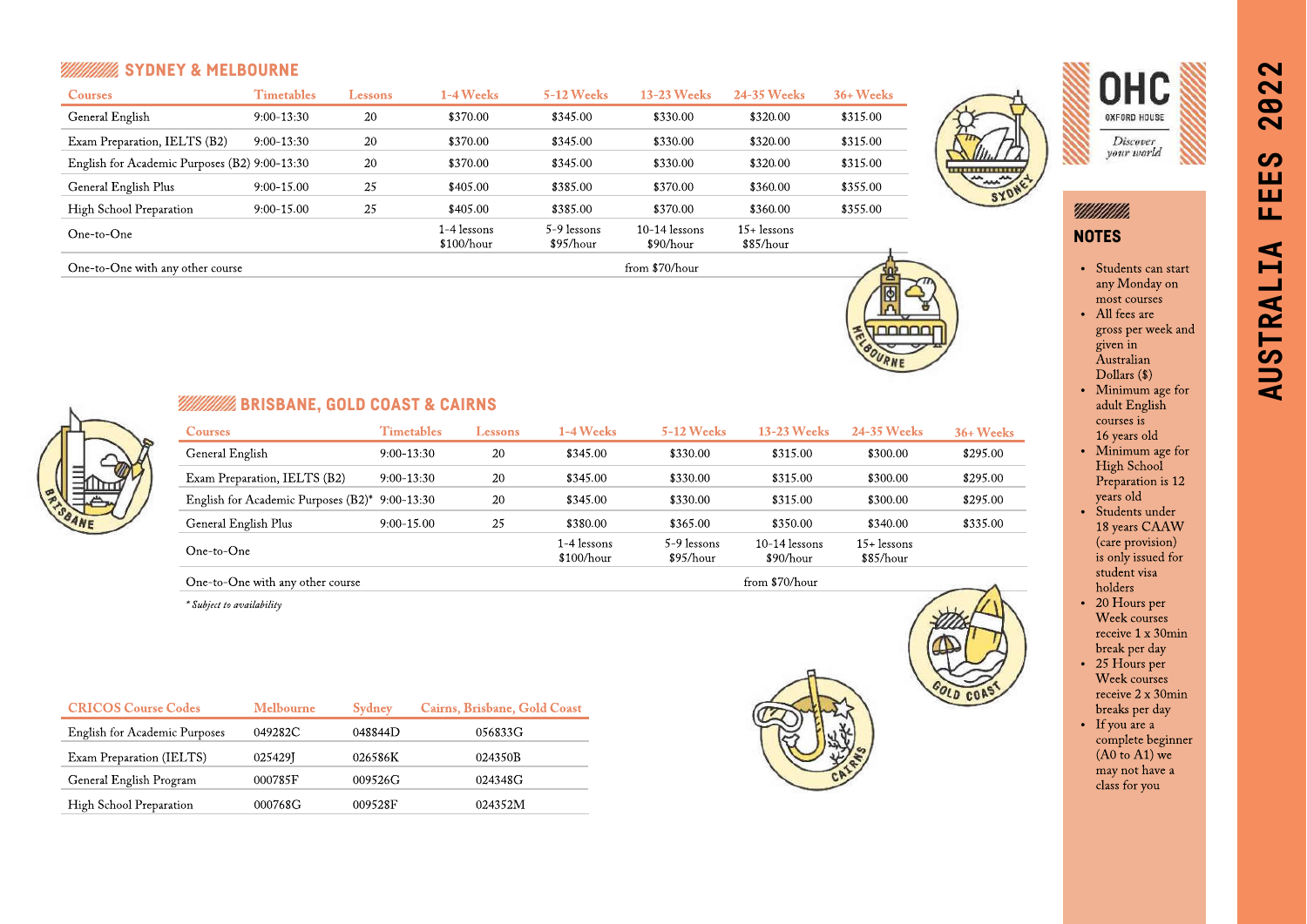# **ACCOMODATION**

# **WINNING** SYDNEY

| <b>Fee Name</b>                          | Amount            |
|------------------------------------------|-------------------|
| Accommodation Placement Fee              | \$300.00          |
| Homestay - Single Room, Half Board       | \$330.00 per week |
| Under 18 Homestay single room full board | \$350.00 per week |
| Additional nights / homestay             | \$60.00           |
| Residence 2Stay Single*                  | \$350.00 per week |
| Residence 2Stay Twin*                    | \$290.00 per week |
| Residence 2Stay Cleaning Fee             | $+$ \$50.00       |
| <b>Blanket Fee</b>                       | \$40.00           |
| <b>Airport Transfer</b>                  | \$170 one-way     |
| Residence Airport Transfer               | from $120^{**}$   |

\*Residence Airport Transfer is optional

\*\* Price may vary depending on arrival location



# **BRISBANE**

| <b>Fee Name</b>                          | Amount            |
|------------------------------------------|-------------------|
| Accommodation Placement Fee              | \$265.00          |
| Homestay - Single Room, Half Board       | \$330.00 per week |
| Under 18 Homestay single room full board | \$350.00 per week |
| Additional nights / homestay             | \$60.00           |
| Residence 2stay Single*                  | \$370.00 per week |
| Residence 2stay Twin*                    | \$240.00 per week |
| Residence 2stay Cleaning Fee             | $+$ \$50.00       |
| <b>Airport Transfer</b>                  | \$160 one-way     |
| Residence Airport Transfer               | from $$120**$     |

\*Residence Airport Transfer is optional

\*\* Price may vary depending on arrival location





| <b>Fee Name</b>                          | Amount                           |
|------------------------------------------|----------------------------------|
| Accommodation Placement Fee              | \$265.00                         |
| Homestay - Single Room, Half Board       | \$330.00 per week                |
| Under 18 Homestay single room full board | \$355.00 per week                |
| Additional nights / homestay             | \$60.00                          |
| Residence 2stay Single*                  | \$395.00 per week                |
| Residence 2stay Twin*                    | \$240.00 per week                |
| Residence 2stay Cleaning Fee             | $+$ \$50.00                      |
| Hostel Ozihouse Twin Share               | \$185.00 per week                |
| Hostel Ozihouse 4 or 5 Share             | \$160.00 per week                |
| Hostel Ozihouse Bond                     | 2 weeks rent,<br>paid on arrival |
| <b>Blanket Fee</b>                       | \$40                             |
| Airport Transfer                         | \$160 one-way                    |
| Residence Airport Transfer               | from $$120**$                    |

\*Residence Airport Transfer is optional \*\* Price may vary depending on arrival location

# GOLD COAST

| <b>Fee Name</b>                          | Amount            |
|------------------------------------------|-------------------|
| Accommodation Placement Fee              | \$265.00          |
| Homestay - Single Room, Half Board       | \$275.00 per week |
| Homestay - Double Room, Half Board       | \$260.00 per week |
| Under 18 Homestay single room full board | \$295.00 per week |
| Additional nights / homestay             | \$60.00           |
| Residence 2stay Single*                  | \$370.00 per week |
| Residence 2stay Twin*                    | \$240.00 per week |
| Residence 2stay Cleaning Fee             | $+$ \$50.00       |
| Airport Transfer                         | \$160 one-way     |
| Residence Airport Transfer               | from $$120**$     |

\*Residence Airport Transfer is optional \*\* Price may vary depending on arrival location



Millittiin

NOTES

- All prices are in Australian dollars for 7 nights' accommodation
- Generally bookings should be paid 5 weeks prior to arrival to guarantee availability
- Half-board includes breakfast and dinner during the week and lunch on the weekends. Students cannot use the kitchen.
- Special Diet supplement - Applicable on Vegan, Kosher, Halal, Gluten Free or Dairy Free from \$80 per week
- All options include shared bathrooms and living areas
- Residence and Hostel bookings are minimum 4 weeks, maximum 12 weeks
- Residence Airport Transfer price may vary depending on arrival location and time.

# **AUSTRALIA FEES 2022**  $\overline{\mathbf{N}}$  $\boldsymbol{\omega}$  $\overline{\mathbf{N}}$  $\boldsymbol{\omega}$ ш ш ЦL, AUSTRALIA

 $\sim$